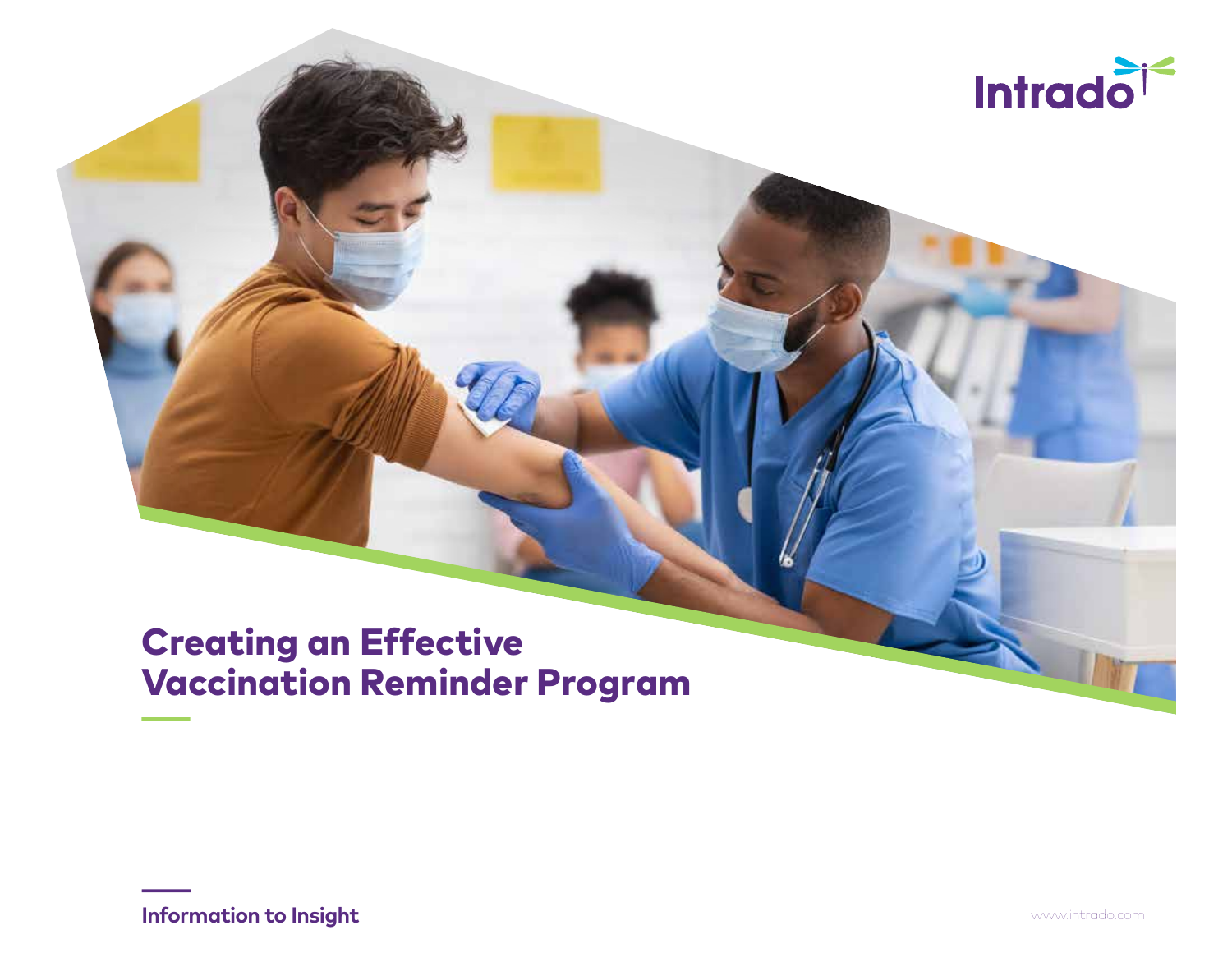## **Creating an Effective Vaccination Reminder Program**

Vaccinations save lives and yield positive economic results. It is estimated that vaccinations prevent 14 million disease episodes and more than 33,000 deaths per year. Further, vaccines offset an estimated \$43 billion dollars that would otherwise be spent on managing chronic and recurring, curable illness.

# 14M disease episodes avoided

 $\overrightarrow{5}$  33,000 lives saved

\$43B in healthcare savings

**Learn why reminder systems are a critical step for achieving patient engagement and uptake goals associated with vaccine education and coverage broadcasts.**

• **Trends in Vaccine Uptake** • **How to Get Patients to Vaccinate** 

- **Best Practices for Vaccine Outreach & Appointment Reminders** 
	- **ROI: Benefits of the 2-Step Strategy**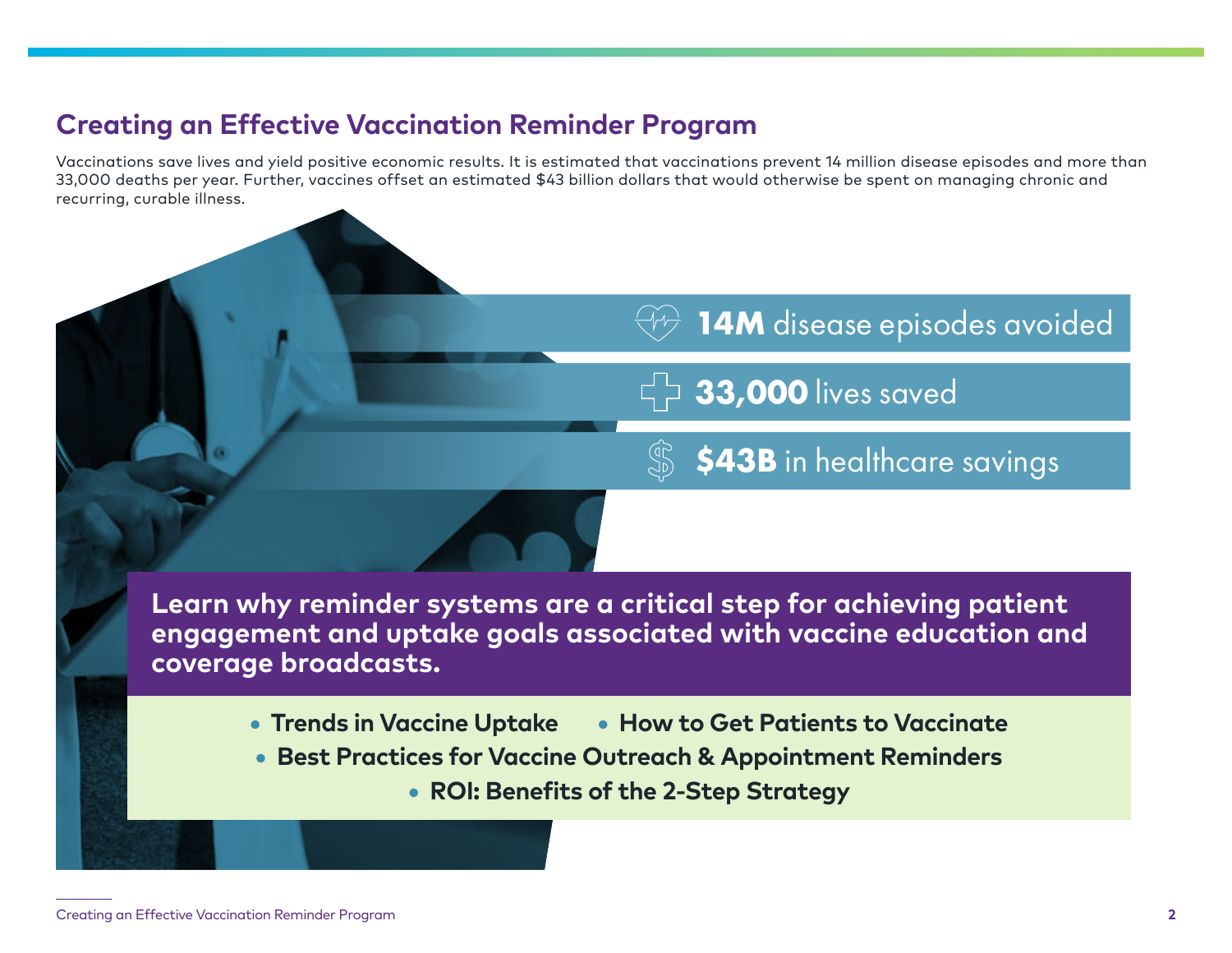## **Trends in Vaccine Uptake**

While vaccine participation is generally high in the US, uptake of vaccines dwindles as children enter their teenage years. This is especially true for multi-dose vaccinations, where missed doses can result in lower disease protection levels. When teens and adults opt-out of vaccinations, the impact may begin at home with callouts to work and school. However, the spread of illness and subsequent healthcare and economic impacts increase with extended community exposure.

## **Getting Patients to Vaccinate**

Using reminder systems as a follow-up to vaccine education and coverage broadcasts positively impacts patient engagement and vaccine uptake. These reminder programs can be as simple as a phone call, text or postcard. However, the results of independent studies<sup>1,2</sup> reveal how best to optimize outreach in order to achieve the highest compliance rates, revenue and return on investment.

**What Methods** Work?

**% Patients Brought Up to Date with Vaccinations<sup>1</sup> 23.1% 23.0% 23.0% 20.8** 



While a reminder of any form (text, email, phone, or postcard) will increase vaccinations, multiple touchpoints are most effective. Further, more "permanent" forms of reminders are preferred by patients. These are reminders that can be easily retained and referred to later, such as texts and postcards. It is important to understand that not all communication methods are equally effective, especially when used independently.

### Odds of becoming up-to-date for all recommended vaccinations $1$

### **Intervention groups versus Control**



**Email** - **2.4** times more likely  $\|\mathbf{F}\| = \|\mathbf{Postcard} - 3.1\|\|\mathbf{F}\|$  Text – 4.4



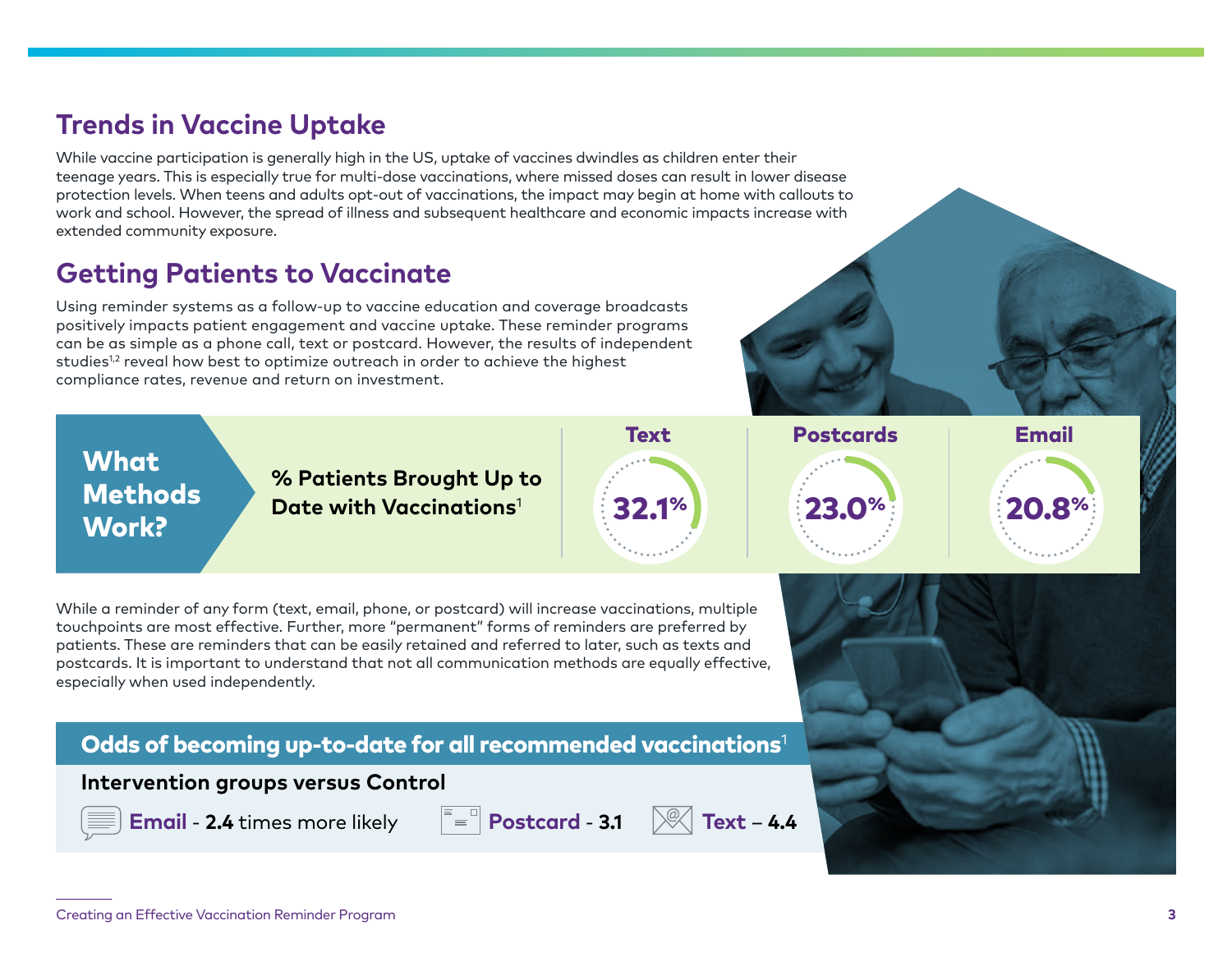## **2 Steps to More Effective Vaccine Outreach**

The most effective patient engagement programs use the top performing communication channels to increase vaccination awareness and uptake.

What is the recommended course of action? It is recommended that healthcare entities combine postcards and text messages as reminders to vaccinate. This two-step approach leverages channels that generate high receipt and read rates.

Healthcare institutions with the greatest success send the postcard first and follow up with a text message reminder seven to ten days later. Here are two options worth considering:



When sending the follow-up text for scheduling a vaccination, include a closed-loop appointment setting option when you can. Feedback from patients reveals that they appreciate the convenience of being able to schedule a vaccine appointment directly via text messaging.

## **Best Practices of 2-Step Vaccine Outreach**

### **Communicate Benefits: Increase Awareness: Make Scheduling Easy:**

Deploy messaging that communicates the importance of the specific vaccine.

**Sample message:** *Flu is typically mild. However, nearly 20,000 children are hospitalized every year with the flu. Keep your family healthy by scheduling your flu shot today.*

Re-engage with messaging that communicates the importance of the specific vaccine.

**Sample message:** *As a reminder, our records show you may be missing an important CDC recommended vaccine. Would you like more information on the recommended vaccine? Please reply "1" for "YES", or "2" to decline.*

Give patients the option of scheduling their appointment in real-time.

**Sample message:** *You are due for a routine vaccination. Please reply "1" to schedule your appointment, or "2" to decline.*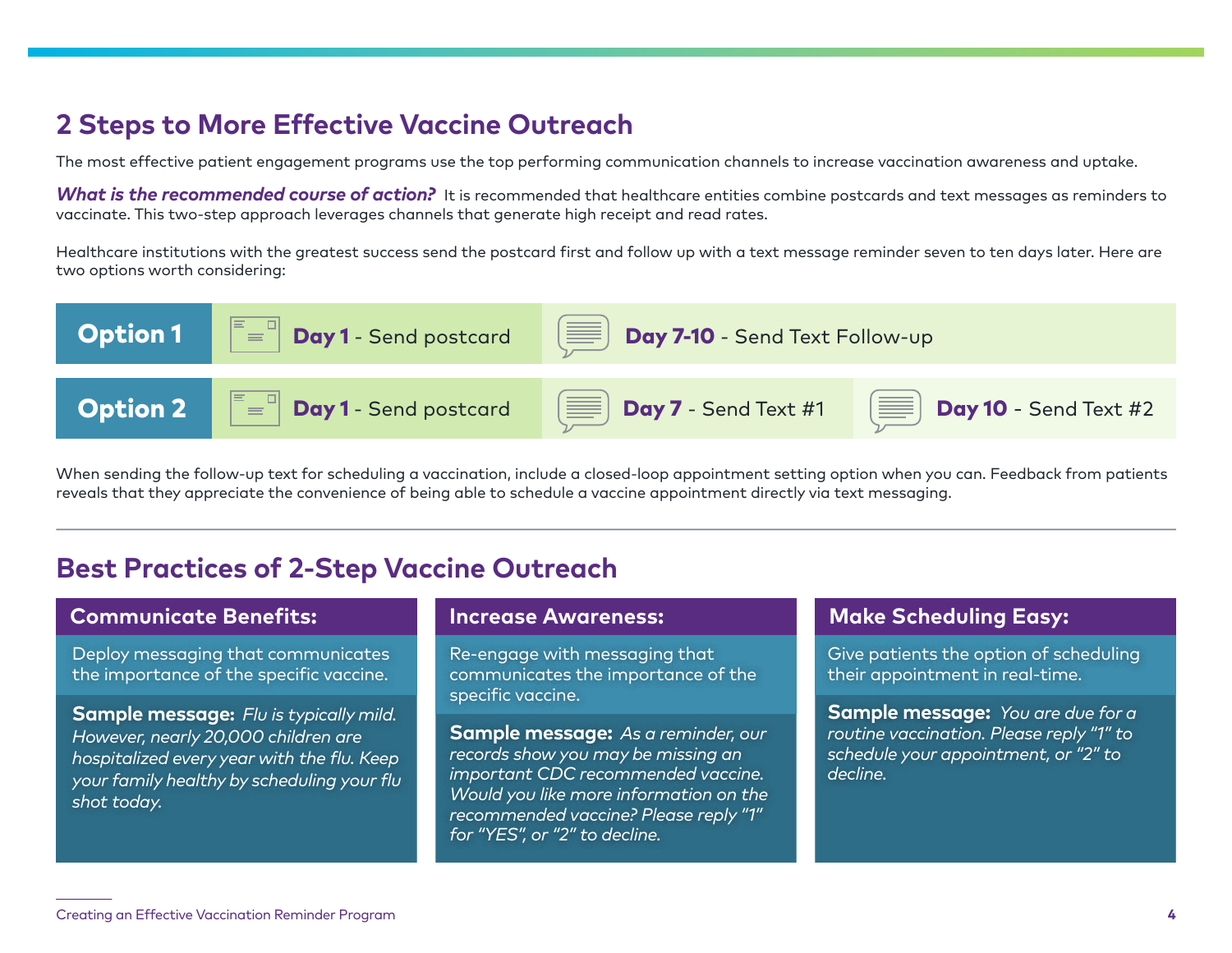## **Appointment Reminders**

The Journal of Adolescent Health published an article supporting the effectiveness of a two-step approach for appointment reminders: "The most effective reminder strategy for improving kept-appointment rates was a combined telephone and postcard reminder…".2

While patient preferences have since evolved, the importance of delivering multiple touchpoints remains the same. Additionally, it is important to acknowledge that as adolescents enter adulthood, engaging them within their primary communication channels is proving effective for continuity of care, including maintaining up-to-date vaccinations. A series of text messages has shown effective for curtailing no-shows among young-adult and adult patients.

### **Test messages and post cards can also assist when re-engaging families that have previously missed a recommended vaccine:**





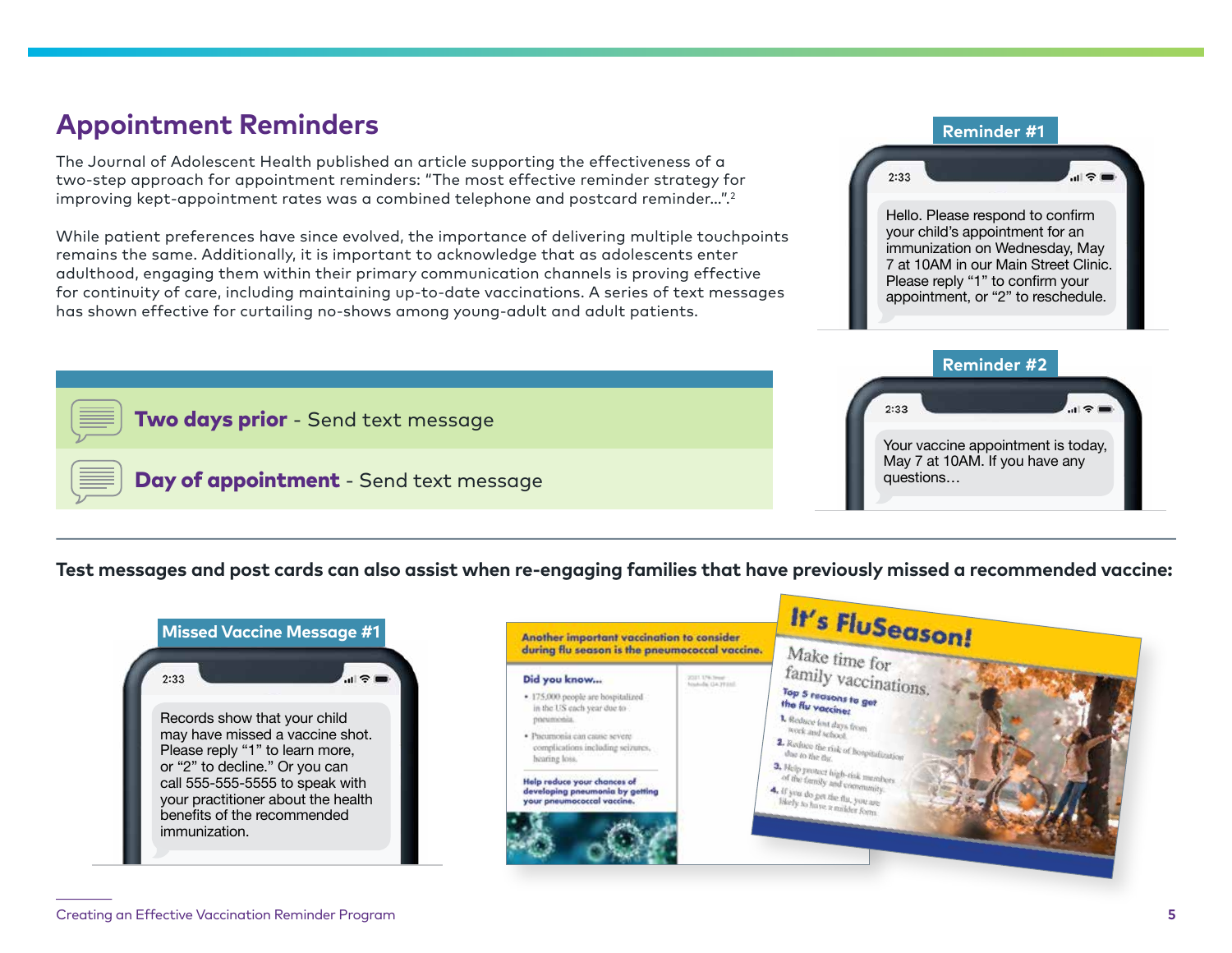A study from the "Prevention in Pediatric Care" found the two-touch strategy yields the highest kept- appointment rate. Also, this strategy was shown to yield the greatest revenue, with an estimated return of \$7.28 for every dollar invested (assuming a \$100 reimbursement rate for a provider).<sup>1</sup>

## **Benefits of the 2-Step Vaccine Engagement Strategy**

- **An Estimated return of \$7.28 for every dollar invested.**
- **Engages the patient in their preferred channels.**
- **Healthcare providers can leverage vaccination registries to identify eligible patients, closing care gaps and increasing revenue.**

**Return on Investment One should consider following best practices to avoid conflict or confusion relating to remuneration to healthcare providers.** 

> **Stay generic** – Do not recommend a specific product, course of vaccination, or specific health care provider. Instead, use generic language like "Records show that your child may have missed a vaccine shot. Please contact your child's doctor or health clinic to find out if you need to schedule an appointment."

**Offer service to all clients** - The program should be offered to all health insurers and health care entities without any consideration of overall volume or value of expected or past referrals of the Pharmaceutical company's products.

**No incentives** – There will be no coupons, offers of free items given by the Pharmaceutical company to the healthcare entity, nor patient, in exchange for receiving the vaccine.

**Be transparent** – All communications should disclose financial support and that no patientspecific information is provided to the Pharmaceutical company.

**No Patient Data** – Patient-specific data used to make an outreach should flow directly from the healthcare provider to Intrado\*.

**Honor Opt-Outs** – Patients who wish to opt-out from vaccine reminder communications should have that request honored.

**Vaccination Registry** - Healthcare providers can leverage vaccination registries to identify eligible patients.

**Using clean data** – Performance improves when the data used for outreach is complete and accurate. This is accomplished by improving internal data collection processes and by using services that "append" missing data, such as full street addresses or zip codes. Clean data ensures that the greatest number of patients will receive the reminder message(s).

\*The OIG Advisory Opinion No. 11-07 outlines the Office of Inspector General's position that, based on the program limitations outlined in the Opinion, vaccine reminder programs "do not constitute grounds for the imposition of civil monetary penalties…or administrative sanctions" under the Federal anti-kickback statute.

#### **Sources:**

- 1. Irigoyen, M., Findley, S, Earle, B, Stambaugh, K, Vaughan, R. Impact of appointment reminders on vaccination coverage at an Urban Clinic. Pediatrics Oct 2000, 106 (Supplement 3) 919-923;
- 2. Morris J, Wang W, Wang L, Peddecord KM, Sawyer MH. Comparison of reminder methods in selected adolescents with records in an immunization registry. J Adolesc Health. 2015 May;56(5 Suppl):S27-32. doi: 10.1016/j.jadohealth.2015.01.010. PMID: 25863551.
- 3. Graham, C. Study: how patients want to communicate with their physician. Technology Advice. August 13,2014. https://technologyadvice.com/blog/healthcare/study-patient-portal-communication-2014/